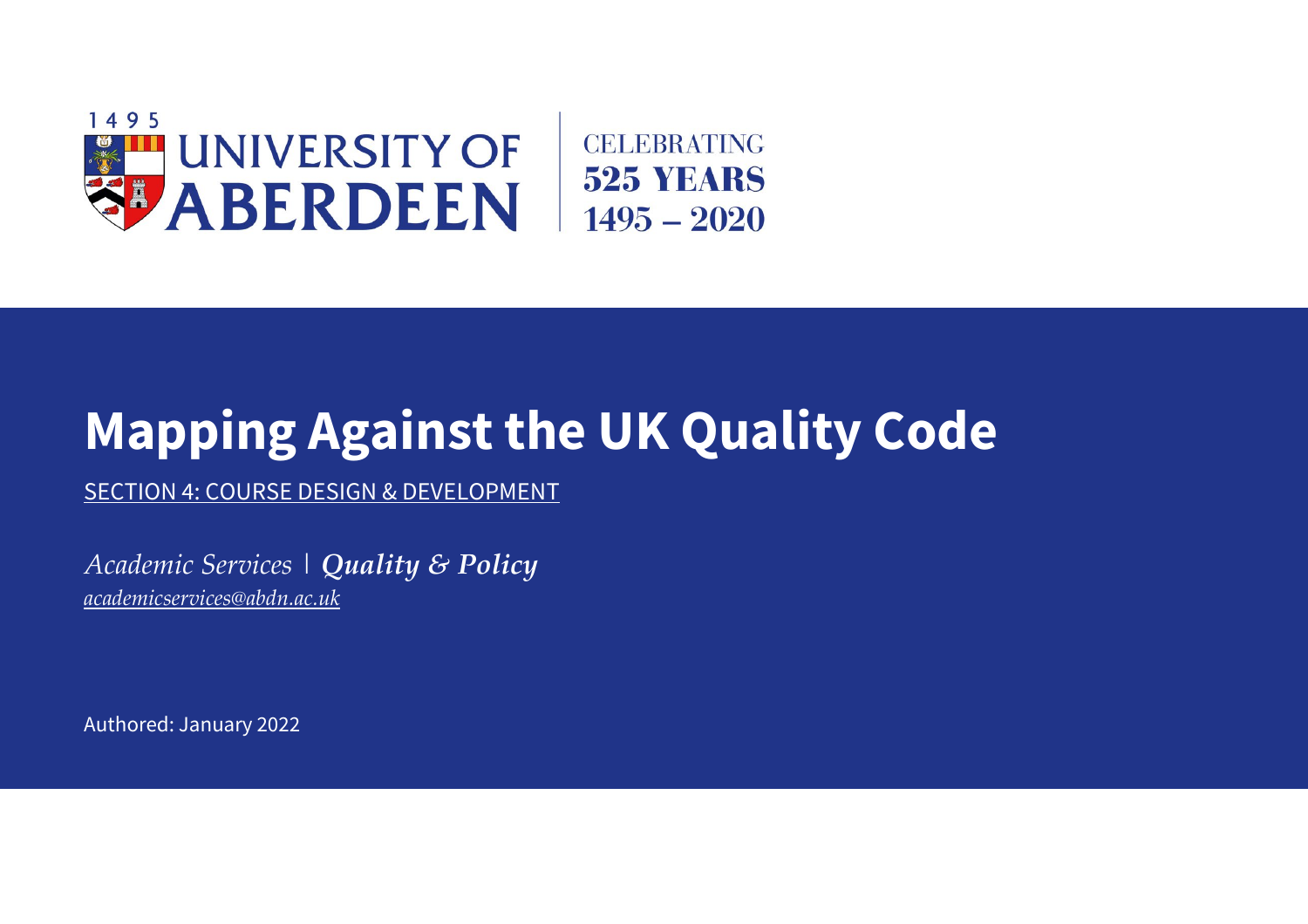## **SECTION 4: COURSE DESIGN & DEVELOPMENT**

## INTRODUCTION

The Quality Code is split into 12 themes, available online on the QAA website at [https://www.qaa.ac.uk/quality-code.](https://www.qaa.ac.uk/quality-code) As part of this, *Course Design and Development* is vital for upholding academic standards. In any Higher Education institution, the courses that are provided for students to learn and engage with must be of an appropriate standard, with relevant, engaging and accessible content and adequate assessments. The code describes this theme as:

*This Theme aims to support UK higher education providers in meeting their responsibilities for the academic standards and quality of learning opportunities of the courses they offer and the credit and qualifications they award, within the context of their own mission, values and strategic objectives. Responsibility for setting and maintaining standards and quality lies with the degree-awarding body. This Theme is relevant to any delivery organisation(s) with which a provider may work.*

*In addition to the responsibility for the quality of learning opportunities of the courses they offer, providers can use course design and development to facilitate a culture of innovation, creativity and continuous improvement through the creation of unique and marketattractive portfolios. It can be informed by feedback from a range of stakeholders/sources and developments. It can reflect multidisciplinary research, contemporary industry practice, pedagogical and technological advancements, and current affairs.* 

In practical terms, the *Course Design and Development* theme focuses on the educational innovations and accessibility of any given course, while ensuring high and competent academic standards. Courses can be designed by academic staff and enhanced by the various academic support teams to enhance the offering in a course.

In defining key terms that will be used frequently in this section, the Quality Code notes the following:

**Course:** An approved pathway of study that provides a coherent learning experience and normally leads towards a qualification. UK higher education courses must be approved by UK degree-awarding bodies. They might also be referred to as programmes, units or modules. **Approval:** The formal endorsement of a pathway of study by a UK degree-awarding body.

**Key Stakeholders:** Those who are vital to the course design and development process, such as students, academics and professional staff. **External stakeholders:** Those involved in the course design and development process who are external to the provider such as employers and professional, statutory and regulatory bodies (PSRBs).

**Credit:** A means of calculating and recognising learning, used by most higher education providers, expressed as numbers of credits at a specific level of study and used for the purpose of certification.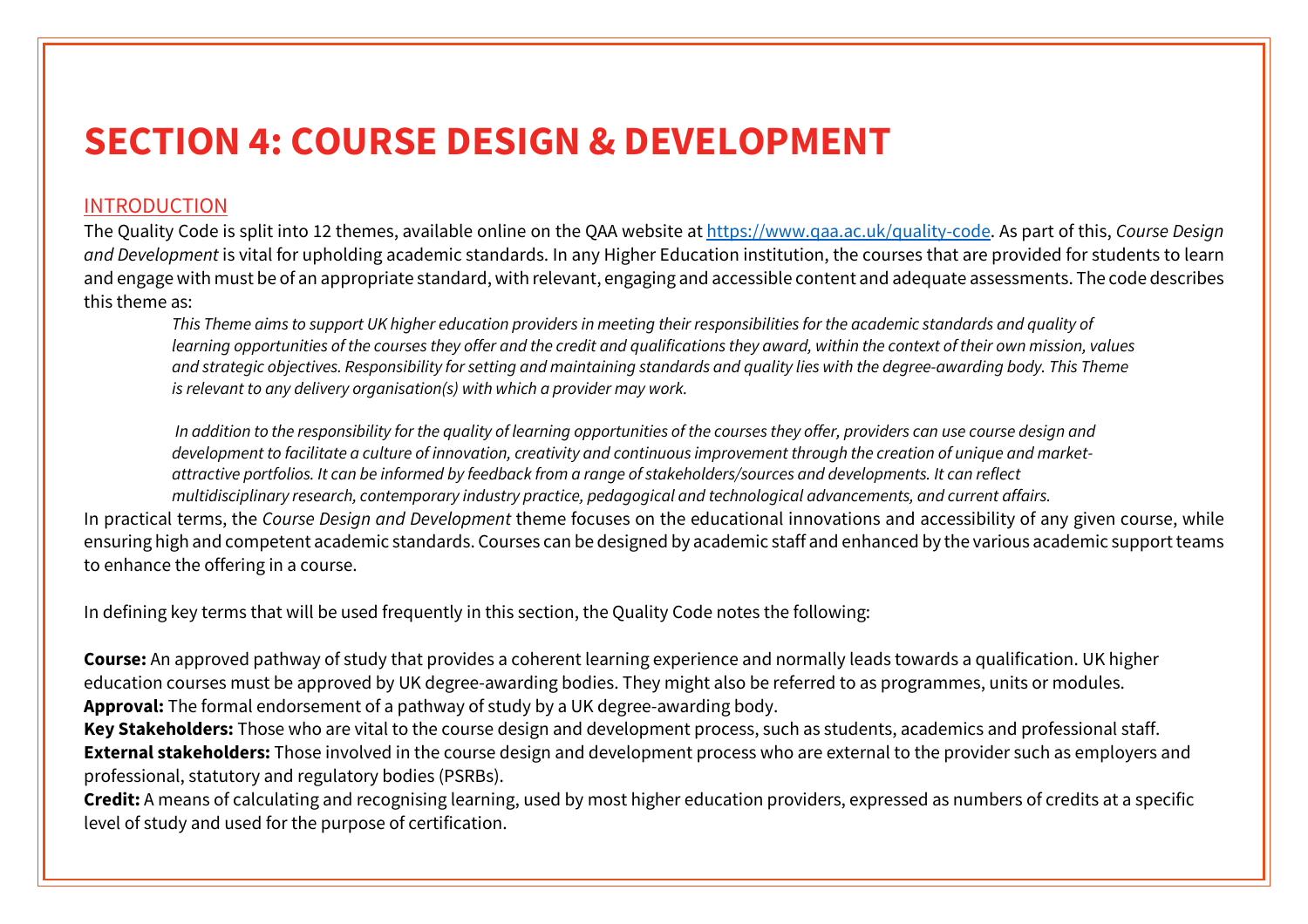## SECTION 4: COURSE DESIGN & DEVELOPMENT

The Quality Code has three different sections: the expectations for standards; the expectations for quality; and the guiding principles. The relevant expectations for standards and quality are detailed below. The Guiding Principles are mapped to the University's own policies, procedures and quality mechanisms. There are two separate sections for the University's practices, detailing what the University does and has in place to support that expectation/principle, as well as the supporting documentation, which includes reference to supporting policy, procedure, website or other document.

| <b>EXPECTATIONS FOR STANDARDS &amp; CORE/COMMON PRACTICES</b>                   | <b>EXPECTATIONS FOR QUALITY &amp; CORE/COMMON PRACTICES</b>                        |  |
|---------------------------------------------------------------------------------|------------------------------------------------------------------------------------|--|
| The academic standards of courses meet the requirements of the relevant         | Courses are well-designed, provide a high-quality academic experience for all      |  |
| national qualifications framework.                                              | students and enable a student's achievement to be reliably assessed.               |  |
| The value of qualifications awarded to students at the point of qualification   | The provider designs and/or delivers high-quality courses.                         |  |
| and over time is in line with sector-recognised standards.                      |                                                                                    |  |
| The provider ensures that the threshold standards for its qualifications are    | The provider has sufficient appropriately qualified and skilled staff to deliver a |  |
| consistent with the relevant national qualifications frameworks.                | high-quality academic experience.                                                  |  |
| The provider ensures that the threshold standards for its qualifications are    | The provider has sufficient and appropriate facilities, learning resources and     |  |
| consistent with the relevant national qualifications frameworks.                | student support services to deliver a high-quality academic experience.            |  |
| Where a provider works in partnership with other organisations, it has in place | Where a provider works in partnership with other organisations, it has in place    |  |
| effective arrangements to ensure that the standards of its awards are credible  | effective arrangements to ensure that the academic experience is high-quality      |  |
| and secure irrespective of where or how courses are delivered or who delivers   | irrespective of where or how courses are delivered and who delivers them.          |  |
| them.                                                                           |                                                                                    |  |
| The provider uses external expertise, assessment and classification processes   | The provider reviews its core practices for quality regularly and uses the         |  |
| that are reliable, fair and transparent.                                        | outcomes to drive improvement and enhancement.                                     |  |
| The provider reviews its core practices for standards regularly and uses the    | provider engages students individually and<br>The<br>collectively<br>the<br>-in    |  |
| outcomes to drive improvement and enhancement.                                  | development, assurance and enhancement of the quality of their educational         |  |
|                                                                                 | experience.                                                                        |  |

| <b>QUALITY CODE PRINCIPLES</b>                                                                  | UNIVERSITY PRACTICES                                                                                                                                                                                                                                                                    | <b>SUPPORTING DOCUMENTATION</b>                                                                                               |  |
|-------------------------------------------------------------------------------------------------|-----------------------------------------------------------------------------------------------------------------------------------------------------------------------------------------------------------------------------------------------------------------------------------------|-------------------------------------------------------------------------------------------------------------------------------|--|
| <b>GUIDING PRINCIPLES</b>                                                                       |                                                                                                                                                                                                                                                                                         |                                                                                                                               |  |
| 1. Strategic oversight ensures that<br>course design, development<br>and approval processes and | The Quality Assurance Committee (QAC) has oversight for quality<br>assurance and enhancement activities across the University. It is chaired<br>by the Dean for Quality Assurance and Enhancement, who has senior<br>oversight of all quality matters, including curriculum management. | Course and Programme Approval (Webpage)<br><b>Quality Assurance Committee (Webpage)</b><br>Setting up a Partnership (Webpage) |  |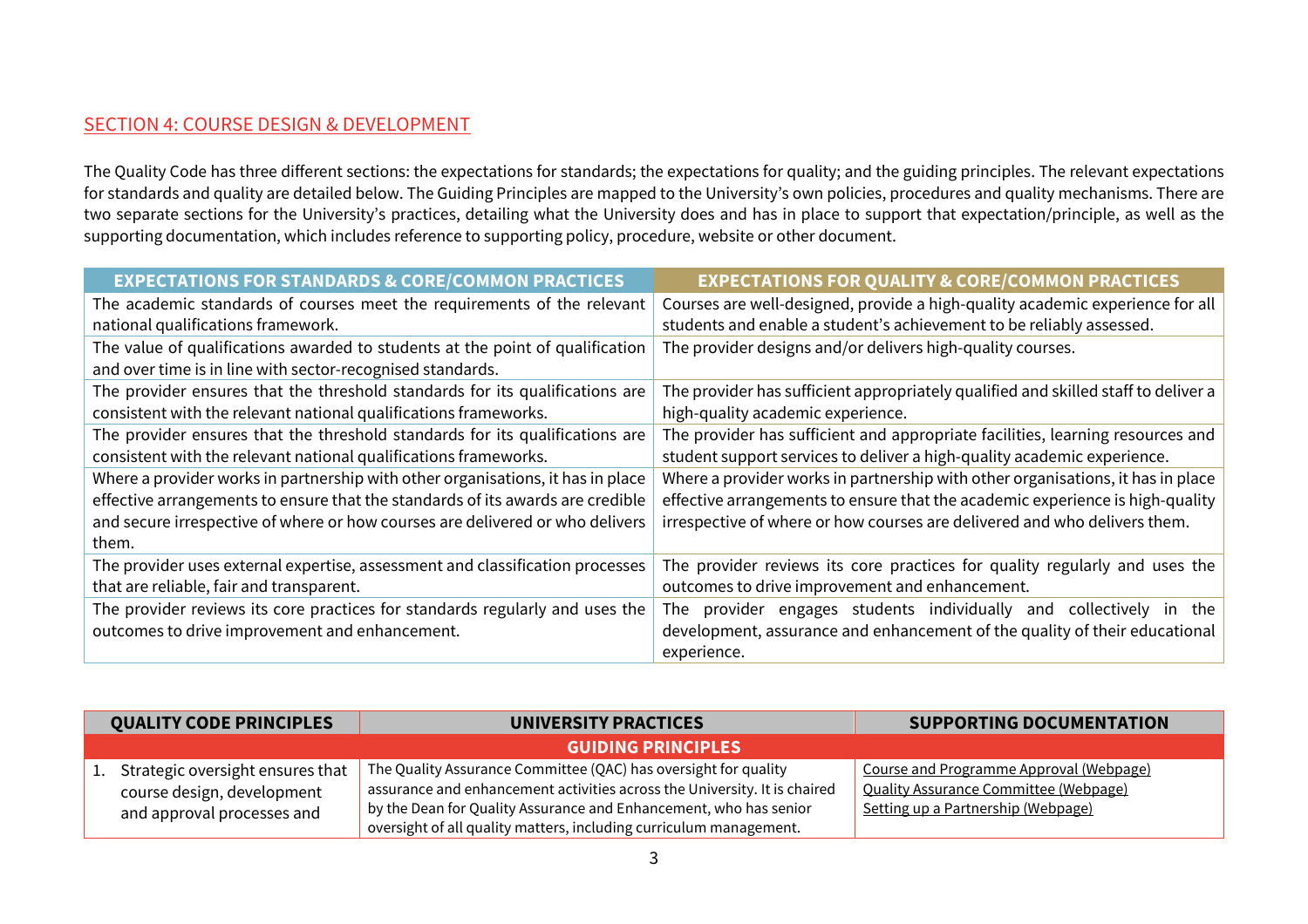outcomes remain consistent and transparent.

> As well as assuring the standards and quality of their courses, providers ensure that their academic portfolio is reflective of their mission and strategic objectives. Strategic oversight enables providers to set clear direction and promote a shared understanding of the processes for, and outcomes of, course design, development and approval. It enables providers to oversee the integration of the academic and business aspects of course approval in an objective manner.

Minutes and agendas are publicised on the University website, available to all staff and students.

Business cases for new programmes and stand-alone short courses, as well as withdrawals, are considered via the Programme Management Committee prior to approval by the Quality Assurance Committee (see below). This allows strategic oversight at University-level of all proposals made by Schools for the introduction of new programmes and standalone short courses and for withdrawals. The PMC involves colleagues across the University, such as marketing, recruitment and academic services alongside senior academic colleagues ensuring there is full and informed consideration of all proposals.

The University has a robust system for the quality assurance approval of all programme and course proposals (new, amended and withdrawn) which is overseen by the Quality Assurance Committee. Following business case approval, where required, proposals for new courses and amendments to existing courses are submitted by Schools via the University's Curriculum Management System (CMS). Information sought at course level includes detailed information on intended learning outcomes and linkage to assessment. At a programme level, proposals are scrutinised to ensure appropriate reference has been made to subject benchmarks and other appropriate external frameworks. Proposals are reviewed by members of the Quality Assurance Committee and, where necessary, active dialogue between the QAC representative and the School is used to resolve any queries. Through the CMS, other professional service departments, such as Timetabling and Marketing, are able to access information submitted and use this to inform their operational activities.

The University requires that provision delivered in collaboration with a partner institution must be at least as rigorous as those for the University's internal provision. This is assured as part of a comprehensive process for scrutinising the establishment and ongoing maintenance of partnerships. All proposals for student-related partnerships are reviewed through the Quality Assurance Committee as part of the approach to assure the academic quality of such partnerships. There are two separate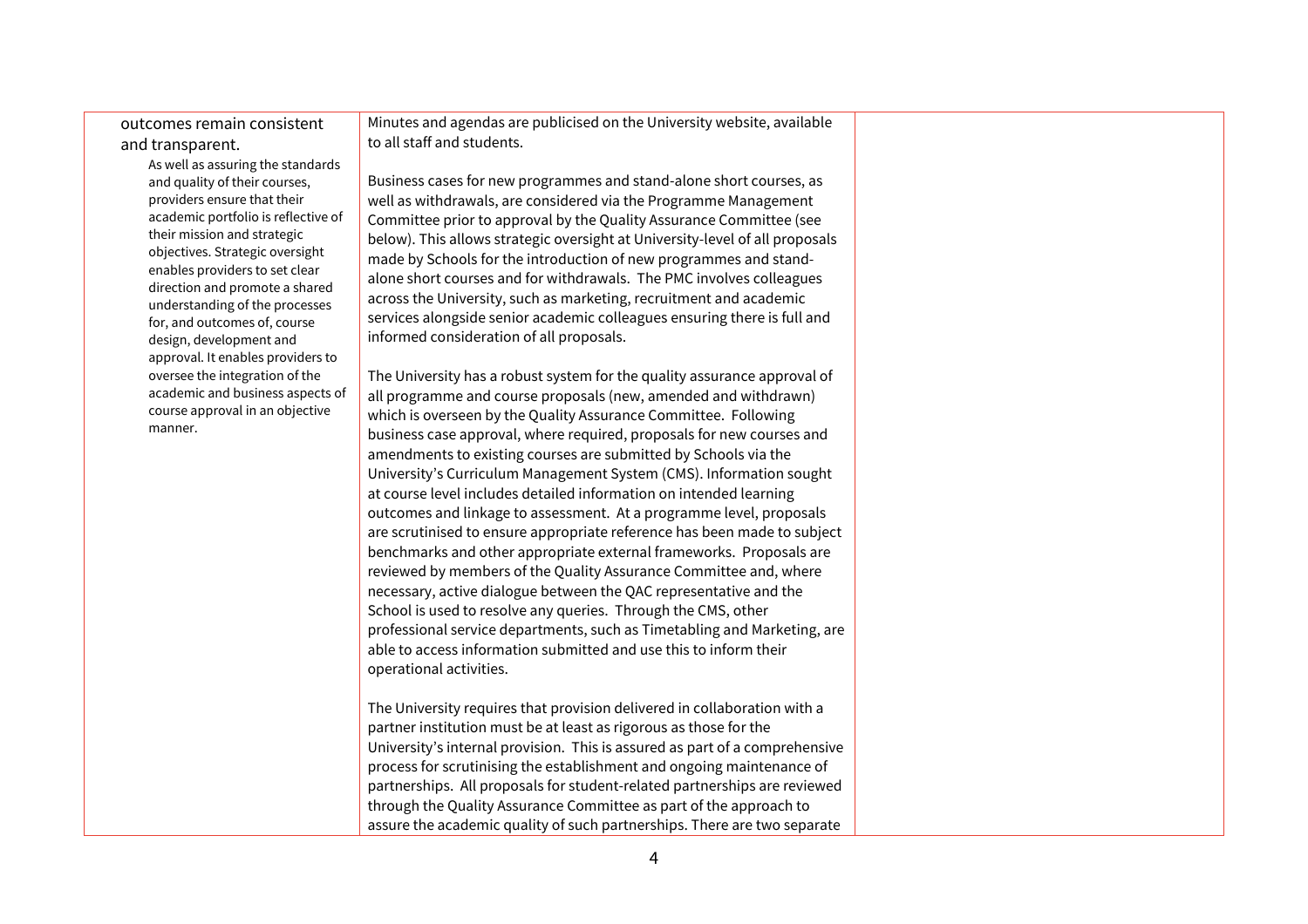|    |                                                                                                                                                                                                                                                                                                                                                                                                                                    | procedures, depending on the type of partnership that is proposed, and<br>the perceived risks associated with the partnership. Higher levels of risk<br>are managed through higher levels of scrutiny at all stages of the process<br>i.e. establishment of the partnership through to ongoing operation and<br>monitoring. For our Transnational Education partnerships in Qatar and<br>the Joint Institute, scrutiny of business cases for programme approval is<br>also undertaken at the relevant joint committees.                                                                                                                                                                                                                                                                                                                                                                                                            |                                                                                                                                                                                                                                            |
|----|------------------------------------------------------------------------------------------------------------------------------------------------------------------------------------------------------------------------------------------------------------------------------------------------------------------------------------------------------------------------------------------------------------------------------------|------------------------------------------------------------------------------------------------------------------------------------------------------------------------------------------------------------------------------------------------------------------------------------------------------------------------------------------------------------------------------------------------------------------------------------------------------------------------------------------------------------------------------------------------------------------------------------------------------------------------------------------------------------------------------------------------------------------------------------------------------------------------------------------------------------------------------------------------------------------------------------------------------------------------------------|--------------------------------------------------------------------------------------------------------------------------------------------------------------------------------------------------------------------------------------------|
| 2. | Accessible and flexible<br>processes for course design,<br>development and approval<br>facilitate continuous<br>improvement of provision and<br>are proportionate to risk.<br>Course design and development<br>processes should be<br>straightforward and tailored to<br>the perceived level of risk. This<br>encourages constructive<br>engagement from staff, students<br>and other stakeholders, and<br>supports the continuous | All information related to course design and approvals are available on<br>the University webpages. The Academic Quality Handbook is a virtual tool<br>for all staff to access with details of all policies and procedures for all<br>education provision, including course design, delivery and approvals.<br>The Centre for Academic Development offers flexible opportunities to<br>engage with course design principles through its range of workshops and<br>accredited programmes. An initial introduction is included as part of two-<br>day teaching and learning induction for new academic staff. The web<br>page on 'Design, Deliver and Evaluate your Teaching' provides a<br>comprehensive starting point for staff on areas to consider in developing<br>new courses.<br>For those developing fully online programmes, courses or CPD, resources                                                                     | Course and Programme Approval (Webpage)<br><b>Quality Assurance Committee (Webpage)</b><br>Design, Delivery, Evaluate your Teaching (Webpage)<br><b>Online Development Steps (Webpage)</b><br>Principles and Guidance for Blended Learning |
|    | improvement of courses.<br>Engagement can be effectively<br>supported by providing accessible<br>information, which details key<br>steps, timescales, roles and<br>responsibilities, and links to<br>external/internal reference<br>materials.                                                                                                                                                                                     | and support are available to aid staff in carefully planning their provision<br>to ensure it meets the needs of the fully online learner. As part of this<br>process, the Centre for Academic Development (CAD) provides support<br>with programme review and storyboarding. This process involves a<br>supported discussion to explore aims, learning outcomes and assessment<br>and leads to the development of a well-structured plan for each course.<br>Similarly, CAD is also able to provide storyboarding support to Schools for<br>on campus provision.<br>During Covid, institutional blended learning principles were established<br>to support academic colleagues in delivering teaching, learning and<br>assessment in a blended way. These Principles were supported by<br>comprehensive tools, examples and inspiration to help staff. Guidance on<br>accessibility and inclusivity in teaching was also provided. |                                                                                                                                                                                                                                            |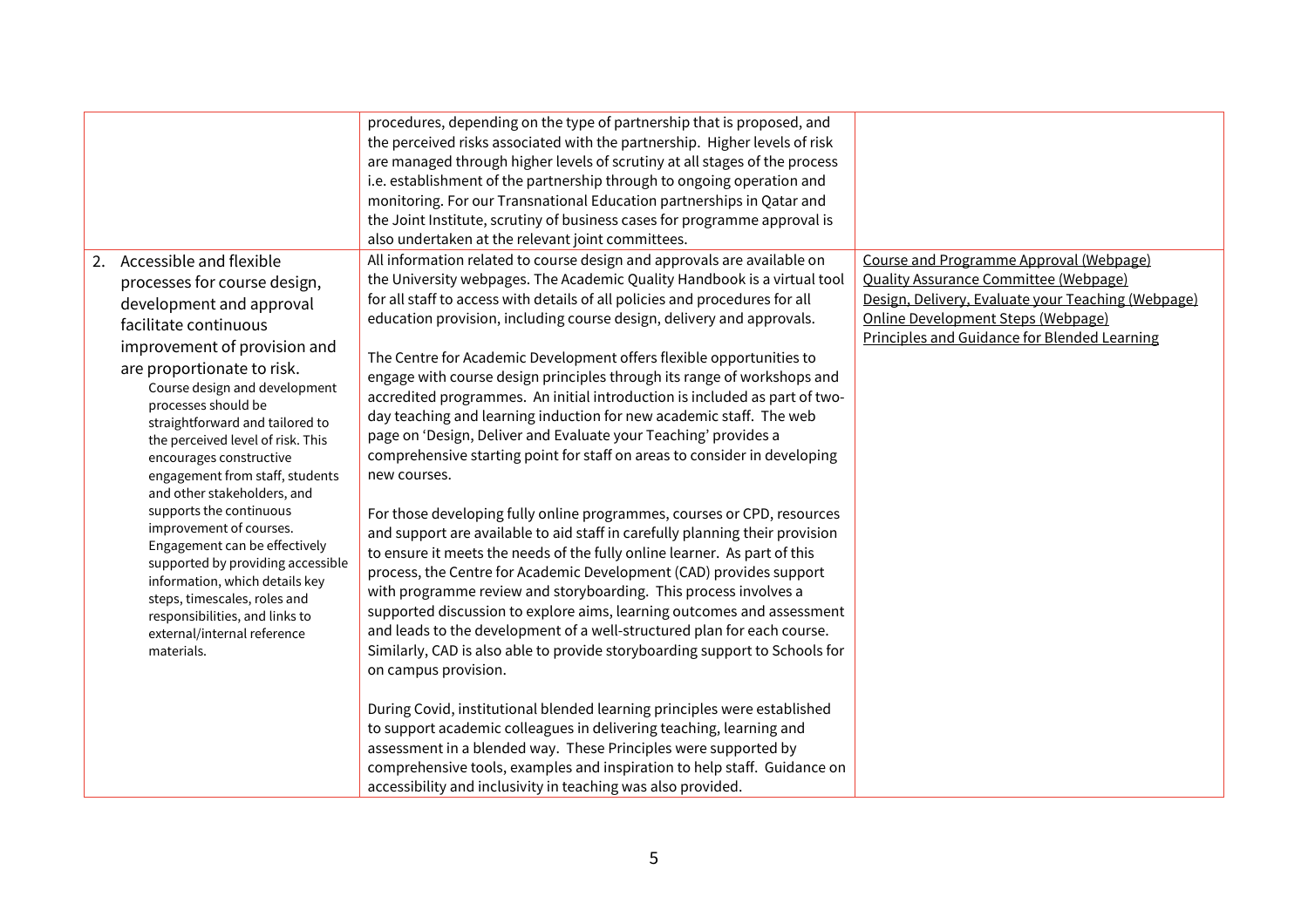| 3. | Internal guidance and external<br>reference points are used in<br>course design, development<br>and approval.<br>The credibility of courses is<br>anchored in recognised national<br>and European frameworks,<br>applicable PSRB requirements<br>and degree-level Apprenticeship<br>Standards. These reference points                                                                                                                                                                                                                                                                                            | The University programme proposal forms for QAC require that internal<br>and external points of reference must be used to inform the design of<br>programmes. Reference points include national subject benchmark<br>statements, information about similar or parallel programmes elsewhere<br>and within the University, expectations of Professional, Statutory and<br>Regulatory Bodies, and employer input. Through the Curriculum<br>Management System, details of all external reference points used to<br>inform programme and course design are collected. This information is<br>considered as part of the approval process by the Quality Assurance<br>Committee.                                                                                                                                                                                                                                                                                                                                                                                                                                   | Subject Benchmark Statements (Webpage)<br><b>External Examining (Webpage)</b><br>Programme Advisory Board (Webpage)                                                                                                                                                                                                                                                                                         |
|----|------------------------------------------------------------------------------------------------------------------------------------------------------------------------------------------------------------------------------------------------------------------------------------------------------------------------------------------------------------------------------------------------------------------------------------------------------------------------------------------------------------------------------------------------------------------------------------------------------------------|---------------------------------------------------------------------------------------------------------------------------------------------------------------------------------------------------------------------------------------------------------------------------------------------------------------------------------------------------------------------------------------------------------------------------------------------------------------------------------------------------------------------------------------------------------------------------------------------------------------------------------------------------------------------------------------------------------------------------------------------------------------------------------------------------------------------------------------------------------------------------------------------------------------------------------------------------------------------------------------------------------------------------------------------------------------------------------------------------------------|-------------------------------------------------------------------------------------------------------------------------------------------------------------------------------------------------------------------------------------------------------------------------------------------------------------------------------------------------------------------------------------------------------------|
|    | help to maintain sector<br>recognised standards by offering<br>consistency across the range of<br>provision. Providers also develop<br>and use internal guidance against<br>which courses are designed,<br>developed and approved.                                                                                                                                                                                                                                                                                                                                                                               | External Examiners provide Schools with further valuable external<br>reference in regard to the comparability of provision to that of other<br>institutions. They also provide valuable insight into the alignment of<br>programmes and courses to external reference points. This advice is used<br>to inform course design and development.<br>Programme Advisory Boards (PABs) enable discussion between Schools                                                                                                                                                                                                                                                                                                                                                                                                                                                                                                                                                                                                                                                                                           |                                                                                                                                                                                                                                                                                                                                                                                                             |
|    |                                                                                                                                                                                                                                                                                                                                                                                                                                                                                                                                                                                                                  | and employers regarding proposed new programmes and courses and<br>enable proposals being made to be informed by employer insight.                                                                                                                                                                                                                                                                                                                                                                                                                                                                                                                                                                                                                                                                                                                                                                                                                                                                                                                                                                            |                                                                                                                                                                                                                                                                                                                                                                                                             |
| 4. | Feedback from internal and<br>external stakeholders is used to<br>inform course content.<br>Continuous engagement with<br>internal and external stakeholders<br>such as students, academic<br>colleagues from other providers,<br>employers and professional<br>bodies informs the design and<br>development of courses, ensuring<br>the continuing relevance of<br>curricula, assessment methods<br>and teaching approaches. Within<br>their own context, a provider<br>might consider how stakeholder<br>input is gathered and integrated<br>as part of the core process. The<br>nature and extent of external | All courses and programmes are monitored annually through the<br>University's Annual Course and Programme Review procedures. These<br>procedures draw upon a range of feedback to inform the process of<br>review including student feedback through the course feedback form,<br>Staff-Student Liaison Committee meetings, feedback from External<br>Examiners, Programme Advisory Boards and Professional Statutory and<br>Regulatory Bodies together with analysis of course data and feedback<br>from the course delivery team and input from class representatives. While<br>Schools manage the Annual Course Review process reviewing these<br>internally, all forms are submitted to the Quality Assurance Committee<br>(QAC) and these are sampled by QAC. Annual Programme Reviews are<br>submitted by Schools to QAC and are discussed with Schools with any<br>policy issues being referred to relevant committees for consideration, as<br>appropriate.<br>In the design of courses, External Examiner feedback is taken into<br>consideration, as well as input from Professional, Statutory and | <b>Annual Course and Programme Review (Webpage)</b><br><b>Internal Teaching Review (Webpage)</b><br>Course and Programme Approvals (Webpage)<br>Student Feedback (Webpage)<br>Course Evaluation (Webpage)<br><b>Class Representation (Webpage)</b><br>Programme Advisory Board (Webpage)<br><b>Education Committee Composition (Webpage)</b><br><b>Quality Assurance Committee Composition</b><br>(Webpage) |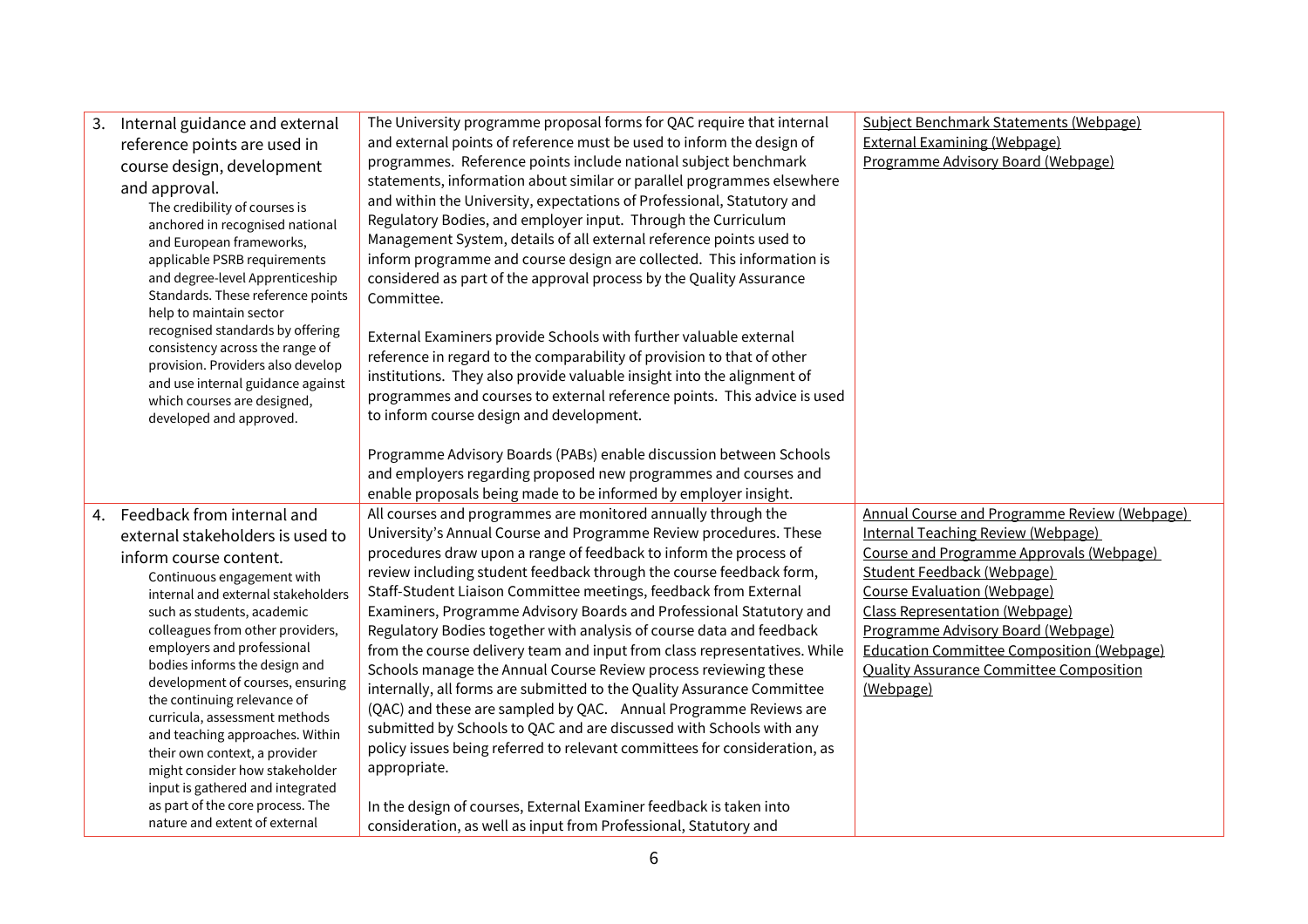| input should be proportionate to<br>the stage of the process, the<br>decision being taken and the level<br>of risk associated with the                                                                                               | Regulatory Bodies and Programme Advisory Boards, which include<br>industry experts and employers. This external stakeholder input ensures<br>content remains relevant and appropriate.                                                                                                                                                                                                                                                                                                                                                                                                                                                                                                                                                                                                                                                                                                                                                                             |                                                                                                                                                                              |
|--------------------------------------------------------------------------------------------------------------------------------------------------------------------------------------------------------------------------------------|--------------------------------------------------------------------------------------------------------------------------------------------------------------------------------------------------------------------------------------------------------------------------------------------------------------------------------------------------------------------------------------------------------------------------------------------------------------------------------------------------------------------------------------------------------------------------------------------------------------------------------------------------------------------------------------------------------------------------------------------------------------------------------------------------------------------------------------------------------------------------------------------------------------------------------------------------------------------|------------------------------------------------------------------------------------------------------------------------------------------------------------------------------|
| development.                                                                                                                                                                                                                         | In the design and delivery of all the University's courses, student feedback<br>plays a large role in the assurance of quality and standards, and includes<br>both informal and formal mechanisms for providing such feedback.<br>Feedback is then used in the improvement of the University experience<br>for students. Feedback is gathered through discussion at Staff-Student<br>Liaison Committees, through the University's Course Feedback Forms or<br>more informally though focus groups, mid-term student feedback or<br>other means. As noted above, this feedback informs the Annual Course<br>and Programme Review process and may initiate amendment to courses<br>and programmes.                                                                                                                                                                                                                                                                   |                                                                                                                                                                              |
|                                                                                                                                                                                                                                      | The University places strong emphasis on the involvement of students on<br>committees and in decision making. Each School has an Aberdeen<br>University Students' Association elected School Convener who is the lead<br>student representative for each School. They work closely with the<br>elected class representatives to feed any concerns about courses and<br>programmes to the School. The School Convener (or other student<br>representative) attends School-level committees (e.g. School Education<br>Committee) where they are able to contribute to discussions around<br>future courses and programmes, policy matters, feedback (e.g. NSS<br>results) and other matters. At a University level, AUSA representatives are<br>also full members of all Education committees including the University<br>Education Committee and the Quality Assurance Committee along with<br>Senate which is the University's main academic decision-making body. |                                                                                                                                                                              |
| 5. Development of staff, students<br>and other participants enables<br>effective engagement with the<br>course design, development<br>and approval processes.<br>Providers determine the criteria<br>which underpin effective course | The Centre for Academic Development (CAD) runs courses designed for<br>staff in Learning and Teaching in Higher Education. These courses focus<br>on a range of topics and provide development opportunities for new or<br>early-career staff to enhance their knowledge-base and skills. These<br>courses cover topics including curriculum design, assessment, feedback,<br>learning outcomes, blended learning and accessibility and inclusion.<br>Furthermore, there are professional qualifications that staff can<br>undertake which are accredited by AdvanceHE.                                                                                                                                                                                                                                                                                                                                                                                            | Learning & Teaching in Higher Education Course<br>(Webpage)<br>Course and Programme Design and Planning<br>(Webpage)<br><b>Accredited Professional Development (Webpage)</b> |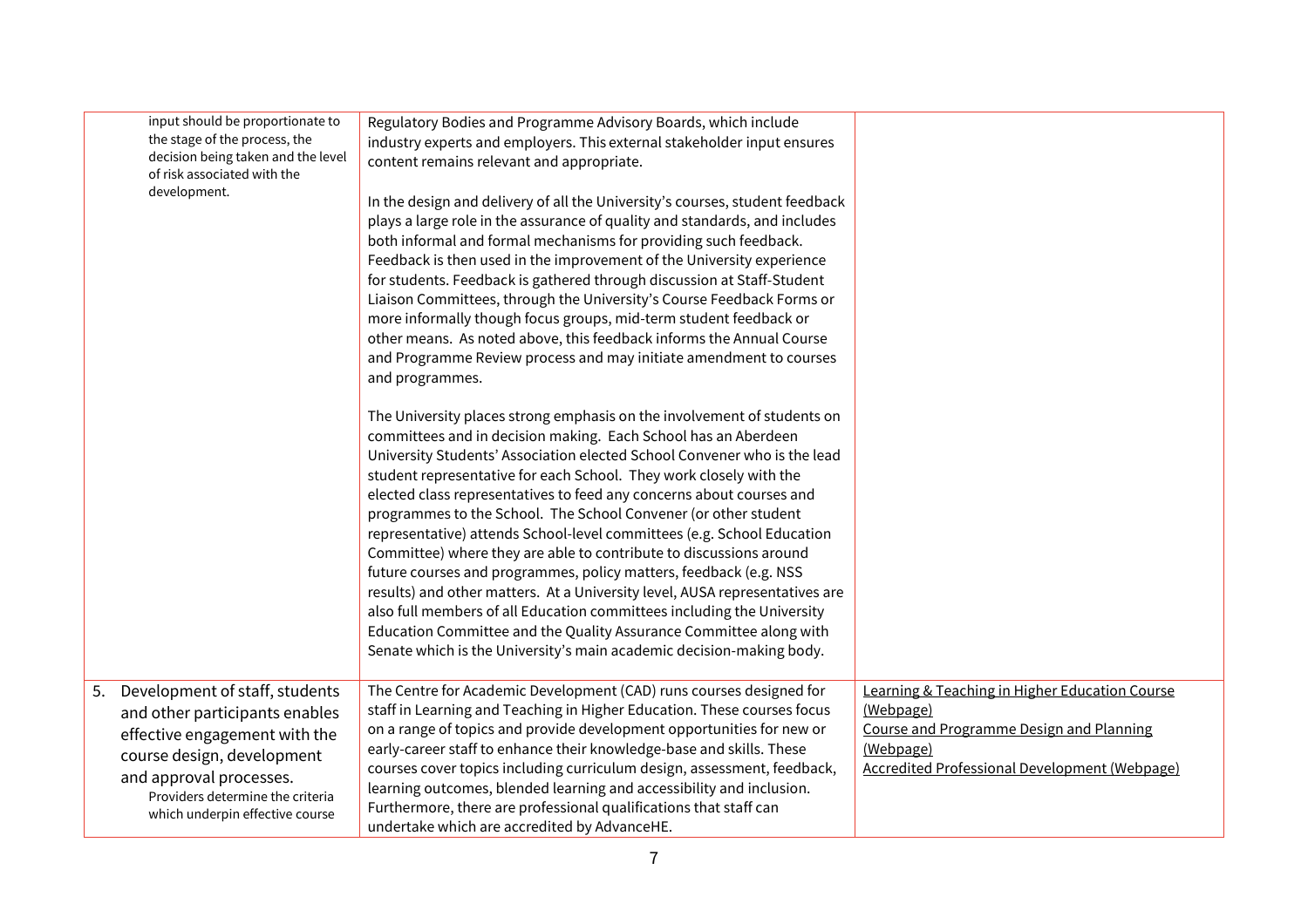|    | design within their organisational<br>context, including how the criteria<br>are reflected in the course. To<br>achieve desired outcomes and to<br>use collective expertise, providers<br>should support those involved.<br>Internal and external stakeholders<br>require clear information and<br>guidance, and those new to these<br>processes will need appropriate<br>support to facilitate their<br>contribution.                                                                                    | CAD also run sessions for new academic staff on course and programme<br>design and planning at the University. These sessions give staff an<br>overview and understanding of the processes involved, and expectations<br>on, designing and delivering courses at the University.<br>CAD have a dedicated team whose role is to support educational<br>development and innovation. The team has played a prominent role in<br>the support and development of staff, and of course delivery, in the<br>context of Covid-19 and the move to blended learning.<br>Guidance and support for those completing new course and programme<br>proposal forms through the Curriculum Management System is<br>embedded within the forms together with links to further external<br>resources.<br>The involvement of colleagues from across the University, and at various<br>levels, in the Programme Management Committee and the Quality<br>Assurance Committee ensures there is full and informed consideration of<br>all proposals and that any colleagues new to the approval process are<br>supported in the development of their knowledge and expertise in this<br>area. |                                                                                                                                                                                         |
|----|-----------------------------------------------------------------------------------------------------------------------------------------------------------------------------------------------------------------------------------------------------------------------------------------------------------------------------------------------------------------------------------------------------------------------------------------------------------------------------------------------------------|----------------------------------------------------------------------------------------------------------------------------------------------------------------------------------------------------------------------------------------------------------------------------------------------------------------------------------------------------------------------------------------------------------------------------------------------------------------------------------------------------------------------------------------------------------------------------------------------------------------------------------------------------------------------------------------------------------------------------------------------------------------------------------------------------------------------------------------------------------------------------------------------------------------------------------------------------------------------------------------------------------------------------------------------------------------------------------------------------------------------------------------------------------------------|-----------------------------------------------------------------------------------------------------------------------------------------------------------------------------------------|
| 6. | Course design, development<br>and approval processes result<br>in definitive course documents.<br>Approval processes should ensure<br>that definitive course<br>documentation is produced<br>accurately and fairly describing<br>the learning opportunities,<br>intended student outcomes and<br>support offered. Providers are<br>responsible and accountable for<br>the information they produce and<br>for ensuring definitive course<br>documentation remains current,<br>transparent, focused on the | The Centre for Academic Development (CAD) provides a wide range of<br>courses, events and accredited programmes. It is mandatory for new<br>academic staff to attend the two-day Learning & Teaching in HE course<br>which is specifically tailored for staff new to teaching at the University of<br>Aberdeen and includes guidance on course design and development.<br>Online resources are available for both new and existing staff which<br>introduces them to course and programme design and planning. PGR<br>students have online resources tailored to support them with tutorials<br>and in their role acting as demonstrators in lab classes. The Centre for<br>Academic Development has dedicated staff who can support staff with<br>course and programme design on a one-to-one basis.                                                                                                                                                                                                                                                                                                                                                                | <b>Learning &amp; Teaching in Higher Education Course</b><br>(Webpage)<br><b>Accredited Professional Development (Webpage)</b><br>Course and Programme Design and Planning<br>(Webpage) |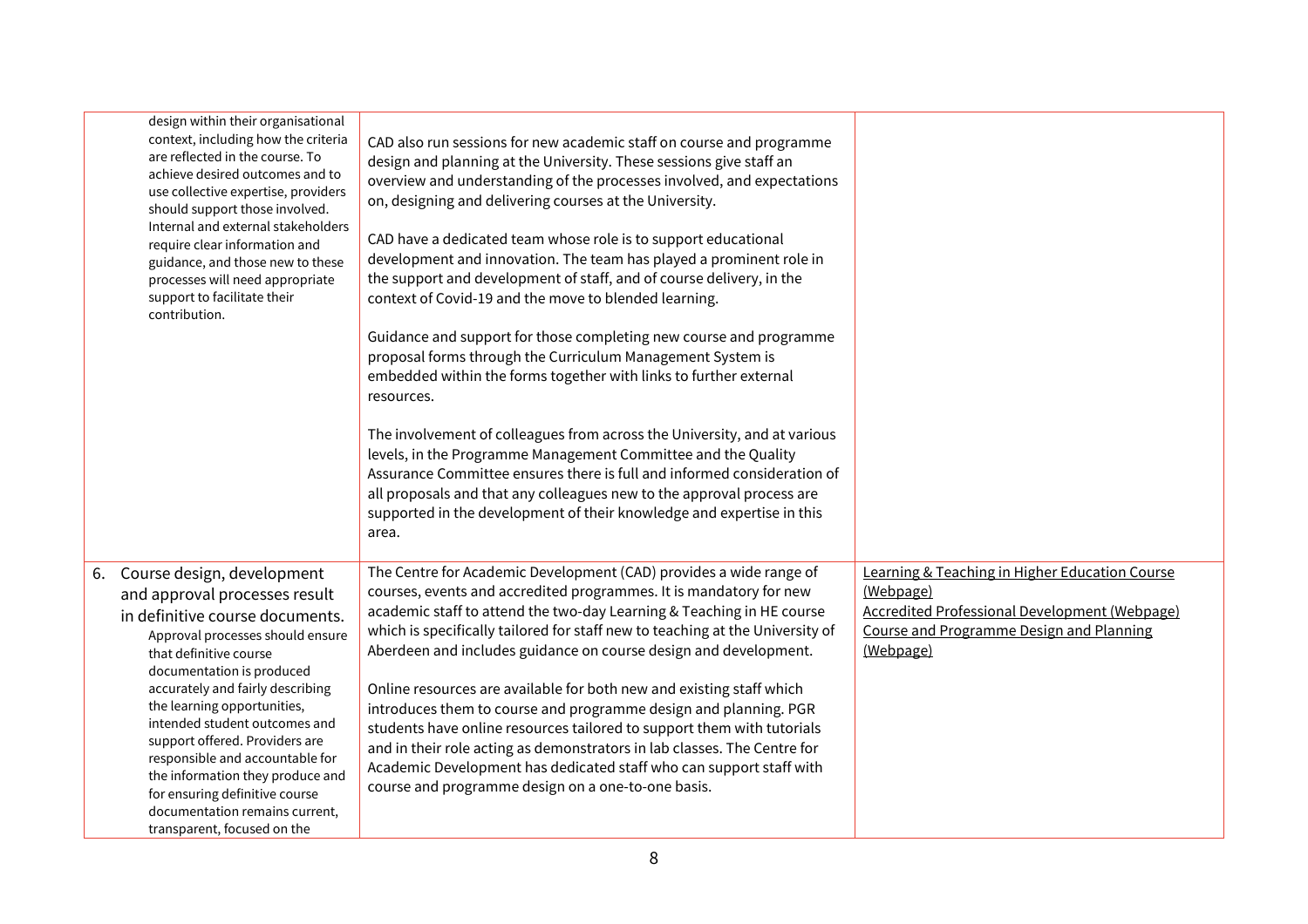|    | intended audiences and complies                                     | The Curriculum Management System (CMS) ensures that there is a single           |                                              |
|----|---------------------------------------------------------------------|---------------------------------------------------------------------------------|----------------------------------------------|
|    | with any external or legal                                          | central repository for documentation relating to all courses and                |                                              |
|    | requirements.                                                       | programmes. Information to populate various institutional publications          |                                              |
|    |                                                                     | originates from the CMS ensuring consistent information is available to         |                                              |
|    |                                                                     | all. New and updated information is submitted and maintained through            |                                              |
|    |                                                                     | the CMS and scrutinised as part of the quality assurance process therein.       |                                              |
|    |                                                                     |                                                                                 |                                              |
|    |                                                                     | Once designed, courses are passed to the Quality Assurance Committee            |                                              |
|    |                                                                     | (QAC) for approval. In scrutinising course and programme proposal forms         |                                              |
|    |                                                                     | (new and amended) in the CMS the appropriateness, accuracy and                  |                                              |
|    |                                                                     | compliance with external frameworks is ensured. QAC's review also               |                                              |
|    |                                                                     | includes consideration of the assessments as well as the Intended               |                                              |
|    |                                                                     | Learning Outcomes to ensure consistency in the approach.                        |                                              |
|    |                                                                     |                                                                                 |                                              |
|    |                                                                     | The Annual Course and Programme Review processes require the                    |                                              |
|    |                                                                     | currency of courses and programmes to be examined and updated as                |                                              |
|    |                                                                     | appropriate.                                                                    |                                              |
|    |                                                                     |                                                                                 |                                              |
| 7. | Design, development and                                             | The University uses a variety of review mechanisms to drive improvement         | Annual Course and Programme Review (Webpage) |
|    | approval processes are                                              | and enhancement to the quality of the services we provide. These                | <b>Internal Teaching Review (Webpage)</b>    |
|    | reviewed and enhanced.                                              | include:                                                                        | <b>Enhancement Themes (Webpage)</b>          |
|    | Providers ensure that course                                        | Policy Review: Each year, a selection of Education policies are<br>$\bullet$    | Course Evaluation (Webpage)                  |
|    | design, development and                                             | revisited and reviewed, ensuring practices are consistent, effective            | <b>Class Representation (Webpage)</b>        |
|    | approval processes remain                                           | and up-to-date. As part of this rolling process, procedures for course          |                                              |
|    | effective and continue to                                           | design, development and approval are reviewed.                                  |                                              |
|    | contribute to the enhancement of<br>the provision offered (see also | Internal Teaching Review (ITR): Our ITR process enables a holistic<br>$\bullet$ |                                              |
|    | Monitoring and Evaluation                                           | review of an academic School's education provision providing a focus            |                                              |
|    | Theme). In evaluating processes,                                    | both on quality assurance and enhancement. Through the process                  |                                              |
|    | providers may draw upon a wide                                      | engagement from academic staff, support staff and students                      |                                              |
|    | range of evidence including                                         | (undergraduate, postgraduate taught and research) is enabled                    |                                              |
|    | feedback from academic staff,                                       | ensuring that there is wide input into the discussions and                      |                                              |
|    | professional services, students                                     | recommendations.                                                                |                                              |
|    | and external stakeholders. There                                    | Annual Course & Programme Review: These processes aim to<br>$\bullet$           |                                              |
|    | are also opportunities to identify                                  | examine the effectiveness of our courses and programmes: to ensure              |                                              |
|    | and benchmark against sector<br>best practice.                      | that they remain current and valid in light of developing knowledge             |                                              |
|    |                                                                     | in the discipline, and practice in its application; to evaluate the extent      |                                              |
|    |                                                                     | to which the intended learning outcomes are being attained by                   |                                              |